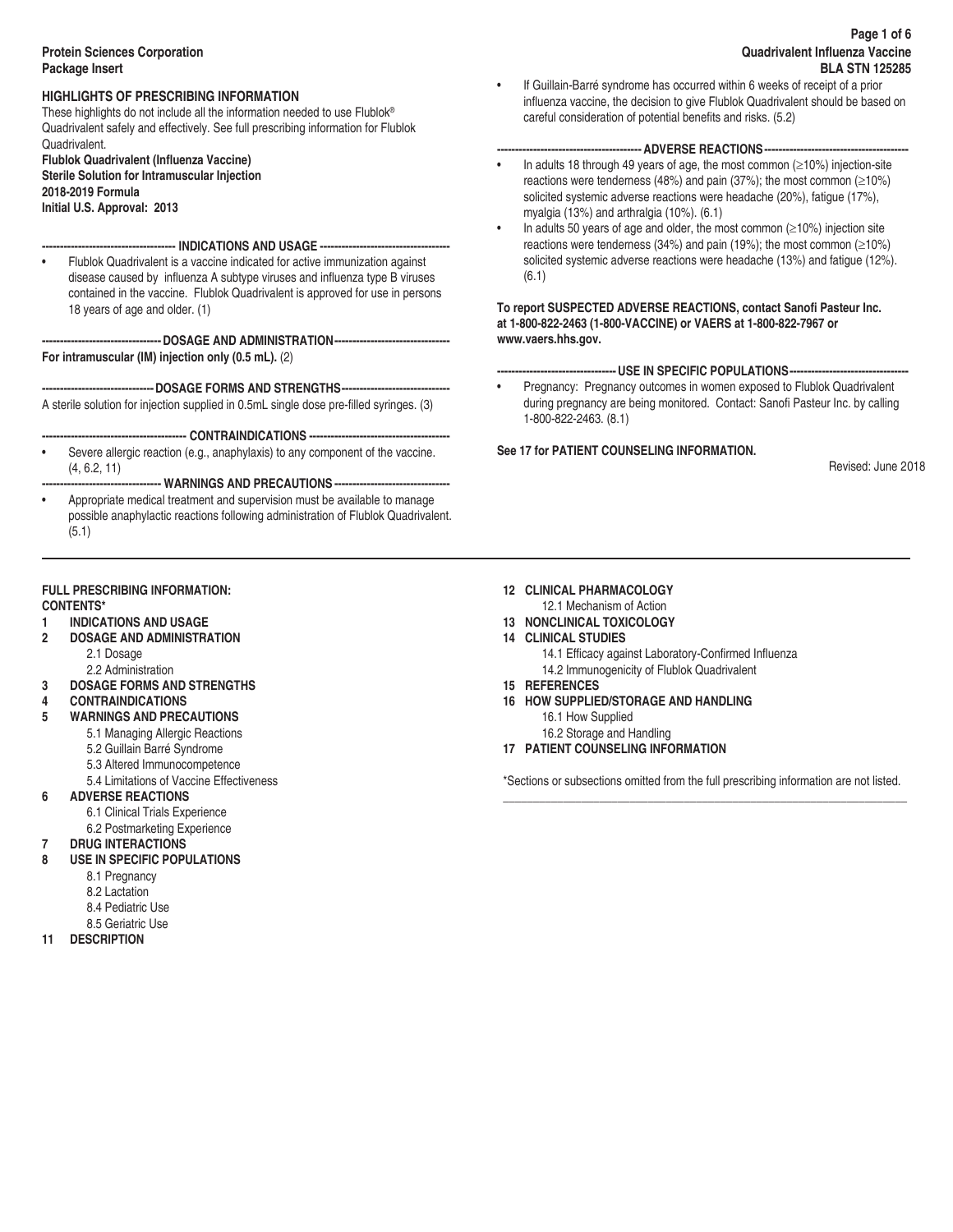# **FULL PRESCRIBING INFORMATION:**

### **1 INDICATIONS AND USAGE**

Flublok Quadrivalent is a vaccine indicated for active immunization against disease caused by influenza A subtype viruses and type B viruses contained in the vaccine. Flublok Quadrivalent is approved for use in persons 18 years of age and older. (see *Clinical Studies [14]*)

# **2 DOSAGE AND ADMINISTRATION**

**For intramuscular injection only.**

## **2.1 Dosage**

Administer Flublok Quadrivalent as a single 0.5-mL dose.

## **2.2 Administration**

Invert the pre-filled syringe containing Flublok Quadrivalent gently prior to affixing the appropriate size needle for intramuscular administration.

Parenteral drug products should be inspected visually for particulate matter and discoloration prior to administration whenever solution and container permit. If either of these conditions exists, the vaccine should not be administered.

The preferred site for injection is the deltoid muscle. Flublok Quadrivalent should not be mixed in the same syringe with any other vaccine.

# **3 DOSAGE FORMS AND STRENGTHS**

Flublok Quadrivalent is a sterile solution supplied in pre-filled, single-dose syringes, 0.5 mL.

## **4 CONTRAINDICATIONS**

Flublok Quadrivalent is contraindicated in individuals with known severe allergic reactions (e.g., anaphylaxis) to any component of the vaccine (see *Post-marketing Experience [6.2], and Description [11]*).

## **5 WARNINGS AND PRECAUTIONS**

#### **5.1 Managing Allergic Reactions**

Appropriate medical treatment and supervision must be available to manage possible anaphylactic reactions following administration of the vaccine.

## **5.2 Guillain Barré Syndrome**

The 1976 swine influenza vaccine was associated with an increased frequency of Guillain-Barré Syndrome (GBS). Evidence for a causal relation of GBS with other influenza vaccines is inconclusive; if an excess risk exists, it is probably slightly more than one additional case per 1 million persons vaccinated. If GBS has occurred within 6 weeks of receipt of a prior influenza vaccine, the decision to give Flublok should be based on careful consideration of the potential benefits and risks.

#### **5.3 Altered Immunocompetence**

If Flublok Quadrivalent is administered to immunocompromised individuals, including persons receiving immunosuppressive therapy, the immune response may be diminished.

# **5.4 Limitations of Vaccine Effectiveness**

Vaccination with Flublok Quadrivalent may not protect all vaccine recipients.

#### **6 ADVERSE REACTIONS**

In adults 18 through 49 years of age, the most common (≥10%) injection-site reactions were tenderness (48%) and pain (37%) ; the most common (≥10%) solicited systemic adverse reactions were headache (20%), fatigue (17%), myalgia (13%), and arthralgia (10%) (see *Clinical Trials Experience [6.1]*).

In adults 50 years of age and older, the most common  $(≥10%)$  injection site reactions were tenderness (34%) and pain (19%); the most common (≥10%) solicited systemic adverse reactions were headache (13%) and fatigue (12%) (see *Clinical Trials Experience [6.1]*).

#### **6.1 Clinical Trials Experience**

Because clinical studies are conducted under widely varying conditions, adverse reaction rates observed in the clinical studies of a vaccine cannot be directly compared to rates in the clinical studies of another vaccine and may not reflect the rates observed in clinical practice.

# Flublok Quadrivalent

Flublok Quadrivalent has been administered to and safety data collected from 998 adults 18-49 years of age (Study 1) and 4328 adults 50 years of age and older (Study 2).

In Studies 1 and 2, local (injection site) and systemic adverse reactions were solicited with the use of a memory aid for 7 days following vaccination, unsolicited adverse events were collected for ~28 days post-vaccination, and serious adverse events (SAEs) were collected for 6 months post-vaccination via clinic visit or remote contact.

| Table 1: Frequency of Solicited Local Injection Site Reactions and Systemic Adverse             |
|-------------------------------------------------------------------------------------------------|
| Reactions within 7 Days of Administration of Flublok Quadrivalent or Comparator <sup>1</sup> in |
| Adults 18-49 Years of Age, Study 1 (Reactogenicity Populations) <sup>1,2</sup>                  |

|                                                                   |                           | <b>Flublok Quadrivalent</b><br>$N = 996$<br>% |          |                           | Comparator<br>$N = 332$<br>% |         |
|-------------------------------------------------------------------|---------------------------|-----------------------------------------------|----------|---------------------------|------------------------------|---------|
| Reactogenicity<br>Term                                            | Any<br>Grade <sup>6</sup> | Grade 3                                       | Grade 4  | Any<br>Grade <sup>6</sup> | Grade 3                      | Grade 4 |
| Subjects with $\geq$ 1 injection<br>site reaction <sup>3, 4</sup> | 51                        | 1                                             | 0        | 52                        | 2                            | 0       |
| <b>Local Tenderness</b>                                           | 48                        | 1                                             | 0        | 47                        |                              | 0       |
| Local Pain                                                        | 37                        | 1                                             | 0        | 36                        | 1                            | 0       |
| Firmness / Swelling                                               | 5                         | 0                                             | 0        | 3                         | $\mathbf{0}$                 | 0       |
| Redness                                                           | 4                         | 0                                             | 0        | 1                         | 0                            | 0       |
| Subjects with $\geq$ 1 systemic<br>reaction <sup>3,5</sup>        | 34                        | $\overline{c}$                                | <1       | 36                        | 3                            | <1      |
| Headache                                                          | 20                        | 1                                             | 0        | 21                        | 2                            | <1      |
| Fatigue                                                           | 17                        | 1                                             | 0        | 17                        |                              | 0       |
| Muscle Pain                                                       | 13                        | 1                                             | 0        | 12                        |                              | 0       |
| Joint Pain                                                        | 10                        | 1                                             | $\Omega$ | 10                        |                              | 0       |
| Nausea                                                            | 9                         | 1                                             | <1       | 9                         | 1                            | 0       |
| Shivering / Chills                                                | 7                         | 1                                             | 0        | 6                         | 1                            | 0       |
| Fever <sup>6, 7</sup>                                             | 2                         | <1                                            | $\Omega$ | 1                         | <1                           | 0       |

NOTE: Data based on the most severe response reported by subjects. Results ≥1% reported to nearest whole percent; results >0 but <1% reported as <1%.

1 Comparator = U.S.-licensed comparator quadrivalent inactivated influenza vaccine manufactured by GlaxoSmithKline.

<sup>2</sup>Study 1 is registered as NCT02290509 under the National Clinical Trials registry. <sup>3</sup> Reactogenicity Populations were defined as all randomized subjects who received study vaccine according to the treatment actually received and who had at least one non-missing data point for injection site, systemic or body temperature reactogenicity categories. For local pain, tenderness and systemic reactions: Grade 1 = No interference with activities. Grade 2 = Prevented some activities, and headache may have required non-narcotic pain reliever. Grade 3 = Prevented most or all normal activities or required prescription medications. Grade 4 = Required visit to ER or hospitalization. For injection site redness and firmness/swelling: Grade 1=25 to ≤50 mm (small). Grade 2=51 to ≤100 mm (medium). Grade 3=>100 mm (large). Grade 4=necrosis or exfoliative dermatitis.

4 Denominators for injection site reactions: Flublok Quadrivalent n = 996, Comparator n =332.

 $5$  Denominators for systemic reactions: Flublok Quadrivalent  $n = 994$ . Comparator  $n = 332$ .

 $6$  Denominators for fever: Flublok Quadrivalent n = 990, Comparator n = 327.

7 Fever defined as as ≥100.4°F (38°C). Grade 1 (≥100.4°F to ≤101.1°F); Grade 2 (101.2°F to ≤102.0°F); Grade 3 (102.1°F to ≤104°F). Grade 4 >104°F.

Study 2 included 8672 subjects 50 years of age and older for safety analysis, randomized to receive Flublok Quadrivalent (n=4328) or Comparator (Fluarix Quadrivalent, manufactured by GlaxoSmithKline) as an active control (n=4344) (see *Clinical Studies [14]*). The mean age of participants was 62.7 years. Overall, 58% of subjects were female, 80% white/Caucasian, 18% black/African American, 0.9% American Indian/Alaskan Native, 0.4% Asian, 0.2% Native Hawaiian/Pacific Islander, 0.7% other racial groups, and 5% of Hispanic/Latino ethnicity. Table 2 summarizes the incidence of solicited local and systemic adverse reactions reported within seven days of vaccination with Flublok Quadrivalent or Comparator.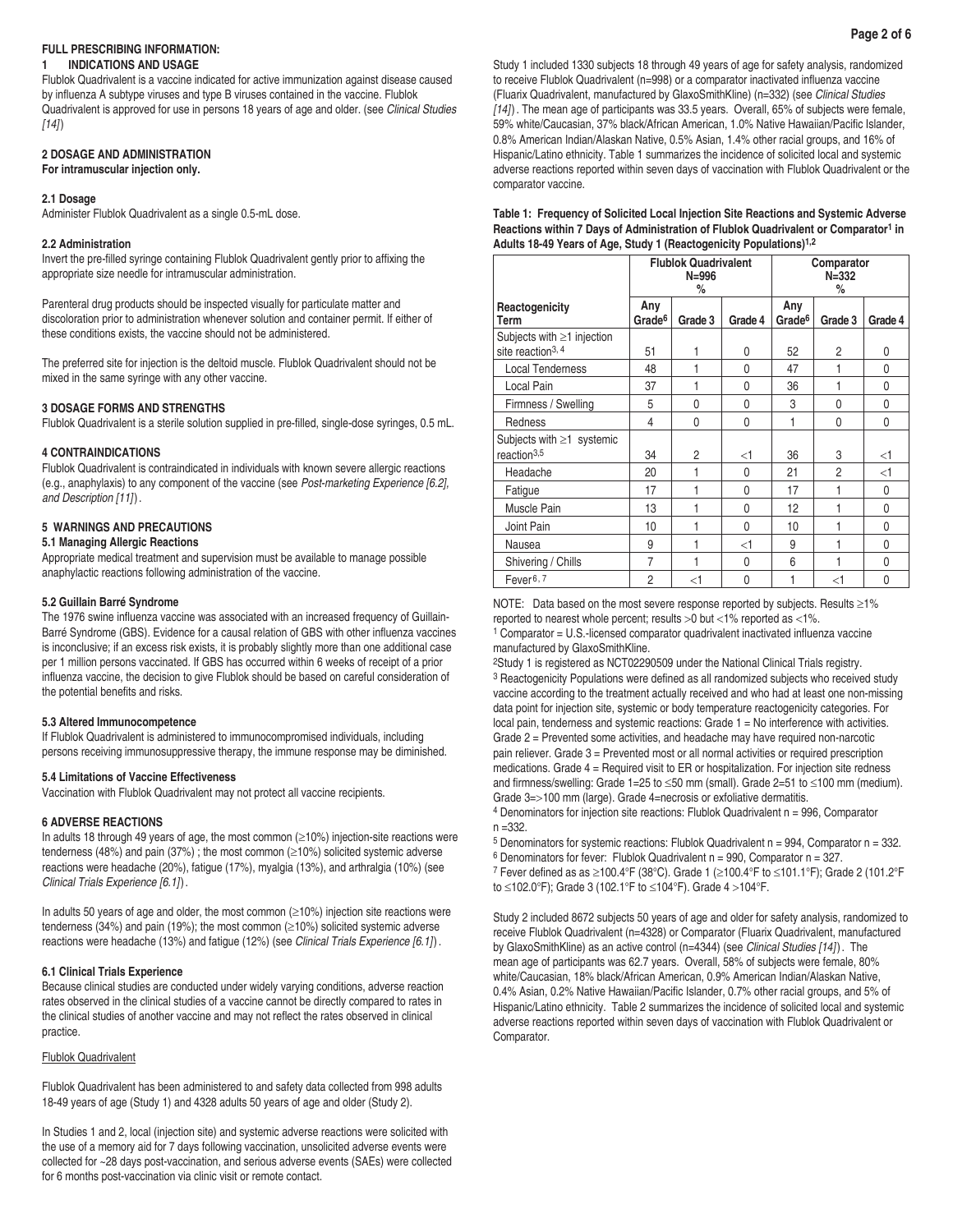**Table 2: Frequency of Solicited Local Injection Site Reactions and Systemic Adverse Reactions within 7 Days of Administration of Flublok Quadrivalent or Comparator1 in Adults 50 Years of Age and Older, Study 2 (Reactogenicity Populations)2, 3**

|                                                                        |              | <b>Flublok Quadrivalent</b><br>$N = 4312$<br>% |         |              | Comparator<br>$N = 4327$<br>% |          |
|------------------------------------------------------------------------|--------------|------------------------------------------------|---------|--------------|-------------------------------|----------|
| Reactogenicity<br>Term                                                 | Any<br>Grade | Grade 3                                        | Grade 4 | Any<br>Grade | Grade 3                       | Grade 4  |
| Subjects with $\geq$ 1 injection<br>site reaction <sup>3,4</sup>       | 38           | <1                                             | <1      | 40           | $<$ 1                         | $<$ 1    |
| <b>Local Tenderness</b>                                                | 34           | $<$ 1                                          | $<$ 1   | 37           | $<$ 1                         | $\leq$ 1 |
| Local Pain                                                             | 19           | <1                                             | 0       | 22           | $<$ 1                         | $<$ 1    |
| Firmness / Swelling                                                    | 3            | $<$ 1                                          | 0       | 3            | $<$ 1                         | 0        |
| Redness                                                                | 3            | $<$ 1                                          | 0       | 2            | $<$ 1                         | 0        |
| Subjects with $\geq 1$ systemic<br>reactogenicity event <sup>3,5</sup> | 25           | 1                                              | <1      | 26           | 1                             | $<$ 1    |
| Headache                                                               | 13           | $<$ 1                                          | <1      | 14           | 1                             | $<$ 1    |
| Fatigue                                                                | 12           | $<$ 1                                          | 0       | 12           | <1                            | $<$ 1    |
| Muscle Pain                                                            | 9            | <1                                             | $<$ 1   | 9            | <1                            | $<$ 1    |
| Joint Pain                                                             | 8            | <1                                             | 0       | 8            | <1                            | $<$ 1    |
| Nausea                                                                 | 5            | <1                                             | 0       | 5            | <1                            | $<$ 1    |
| Shivering / Chills                                                     | 5            | <1                                             | 0       | 4            | $<$ 1                         | $<$ 1    |
| Fever <sup>6, 7</sup>                                                  | $\leq$ 1     | $\leq$ 1                                       | 0       | 1            | $<$ 1                         | 0        |

NOTE: Data based on the most severe response reported by subjects. Results ≥1% reported to nearest whole percent; results >0 but <1% reported as <1%.

1Comparator = U.S.-licensed comparator quadrivalent inactivated influenza vaccine, Fluarix Quadrivalent, manufactured by GlaxoSmithKline.

2 Study 2 is registered as NCT02285998 under the National Clinical Trials registry.

<sup>3</sup> Reactogenicity Populations were defined as all randomized subjects who received study vaccine according to the treatment actually received and who had at least one non-missing data point for injection site, systemic or body temperature reactogenicity categories. For local pain, tenderness, and systemic reactions: Grade 1=No interference with activity. Grade 2=Some interference with activity. Grade 3=Prevents daily activity. Grade 4=Required ER visit or hospitalization. For injection site redness and firmness/swelling: Grade 1=25 to  $\leq$ 50 mm (small). Grade 2=51 to  $\leq$ 100 mm (medium). Grade 3=>100 mm (large). Grade 4=necrosis or exfoliative dermatitis.

4 Denominators for injection site reactions: Flublok Quadrivalent n = 4307, Comparator  $n = 4319$ .

5 Denominators for systemic reactions: Flublok Quadrivalent n = 4306, Comparator n = 4318.

6 Denominators for fever: Flublok Quadrivalent n = 4262, Comparator n = 4282.

7 Fever defined as ≥100.4°F (38°C). Grade 1 (≥100.4°F to ≤101.1°F); Grade 2 (101.2°F to ≤102.0°F); Grade 3 (102.1°F to ≤104°F). Grade 4 >104°F.

Among adults 18-49 years of age (Study 1), through 6 months post-vaccination, no deaths were reported. SAEs were reported by 12 subjects, 10 (1%) Flublok Quadrivalent recipients and 2 (0.6%) Comparator recipients. No SAEs were considered related to study vaccine.

Among adults 50 years of age and older (Study 2), 20 deaths occurred in the 6 months post-vaccination, including 8 Flublok Quadrivalent and 12 Comparator recipients. No deaths were considered related to study vaccine. SAEs were reported by 145 (3.4%) Flublok Quadrivalent recipients and 132 (3%) Comparator recipients. No SAEs were considered related to study vaccine.

In the 28 days following vaccination, one or more unsolicited treatment emergent adverse events occurred in 10.3% of Flublok Quadrivalent and 10.5% of Comparator recipients in Study 1 (adults 18-49 years of age) and in 13.9% of Flublok Quadrivalent and 14.1% of Comparator recipients in Study 2 (adults ≥50 years of age). In both studies, rates of individual events were similar between treatment groups, and most events were mild to moderate in severity.

## Flublok (Trivalent Formulation)

The safety experience with Flublok is relevant to Flublok Quadrivalent because both vaccines are manufactured using the same process and have overlapping compositions (*see Description [11]*).

Flublok (trivalent formulation) has been administered to and safety data collected from a total of 4547 subjects in five clinical trials (Studies 3-7): 2497 adults 18 through 49 years, 972 adults 50 through 64 years, and 1078 adults 65 years and older. In Studies 3 - 5 and 7, SAEs were collected for 6 months post-vaccination. Study 6 collected SAEs through 30 days following receipt of vaccine. Study 6 also actively solicited pre-specified common hypersensitivity-type reactions through 30 days following receipt of vaccine as a primary endpoint.

Study 3 included 4648 subjects 18 through 49 years of age for safety analysis, randomized to receive Flublok (n=2344) or placebo (n=2304) (2) (see *Clinical Studies [14]*).

Study 4 included 602 subjects 50 through 64 years of age for safety analysis, randomized to receive Flublok (n=300) or another U.S.-licensed trivalent influenza vaccine (Fluzone, manufactured by Sanofi Pasteur, Inc.) as an active control (n=302).

Study 5 included 869 subjects aged 65 years and older for safety analysis, randomized to receive Flublok (n=436) or another U.S.-licensed trivalent influenza vaccine (Fluzone) as an active control (n=433).

Study 6 included 2627 subjects aged 50 years and older for safety analysis, randomized to receive Flublok (n=1314) or another U.S.-licensed trivalent influenza vaccine (Afluria, manufactured by Segirus Pty Ltd.) as an active control (n=1313). Among subjects 50 through 64 years of age, 672 received Flublok and 665 received Afluria. Among subjects aged 65 years and older, 642 received Flublok and 648 received Afluria.

Study 7 was a Phase 2 dose-finding trial conducted in adults 18 through 49 years of age, 153 of whom received Flublok 135mcg, the licensed trivalent formulation.

#### *Serious Adverse Events*

Among 2497 adults 18-49 years of age (Studies 3 and 7 pooled), through 6 months postvaccination, two deaths were reported, one in a Flublok recipient and one in a placebo recipient. Both deaths occurred more than 28 days following vaccination and neither was considered vaccine-related. SAEs were reported by 32 Flublok recipients and 35 placebo recipients. One SAE (pleuropericarditis) in a Flublok recipient was assessed as possibly related to the vaccine.

Among 972 adults 50-64 years of age (Studies 4 and 6 pooled), through up to 6 months post-vaccination, no deaths occurred, and SAEs were reported by 10 subjects, 6 Flublok recipients and 4 Comparator recipients. One of the SAEs, vasovagal syncope following injection of Flublok, was considered related to administration of study vaccine.

Among 1078 adults 65 years of age and older (Studies 5 and 6 pooled), through up to 6 months post-vaccination, 4 deaths occurred, 2 in Flublok recipients and 2 in Comparator recipients. None were considered related to the study vaccines. SAEs were reported by 80 subjects (37 Flublok recipients, 43 Comparator recipients). None were considered related to the study vaccines.

Among 1314 adults 50 years of age and older (Study 7) for whom the incidence of rash, urticaria, swelling, non-pitting edema, or other potential hypersensitivity reactions were actively solicited for 30 days following vaccination, a total of 2.4% of Flublok recipients and 1.6% of Comparator recipients reported such events over the 30 day follow-up period. A total of 1.9% and 0.9% of Flublok and Comparator recipients, respectively, reported these events in the 7 days following vaccination. Of these solicited events, rash was most frequently reported (Flublok 1.3%, Comparator 0.8%) over the 30 day follow-up period.

#### **6.2 Post-marketing Experience**

There is no post-marketing experience with Flublok Quadrivalent.

The following events have been spontaneously reported during post-approval use of Flublok (trivalent formulation). They are described because of the temporal relationship, the biologic plausibility of a causal relationship to Flublok (trivalent formulation), and their potential seriousness. Because these events are reported voluntarily from a population of uncertain size, it is not always possible to reliably estimate their frequency or establish a causal relationship to vaccine exposure.

Immune system disorders: anaphylaxis, anaphylactoid reactions, allergic reactions, and other forms of hypersensitivity.

#### **7 DRUG INTERACTIONS**

Data evaluating the concomitant administration of Flublok Quadrivalent with other vaccines are not available.

## **8 USE IN SPECIFIC POPULATIONS 8.1 Pregnancy**

**Pregnancy Exposure** 

Pregnancy outcomes in women who have been exposed to Flublok Quadrivalent during pregnancy are being monitored. Sanofi Pasteur Inc. is maintaining a prospective pregnancy exposure registry to collect data on pregnancy outcomes and newborn health status following vaccination with Flublok Quadrivalent during pregnancy. Healthcare providers are encouraged to enroll women who receive Flublok Quadrivalent during pregnancy in Sanofi Pasteur Inc.'s vaccination pregnancy registry by calling 1-800-822-2463.

### Risk Summary

All pregnancies have a risk of birth defect, loss, or other adverse outcomes. In the U.S. general population, the estimated background risks of major birth defects and miscarriage in clinically recognized pregnancies are 2% to 4% and 15% to 20%, respectively. Available data on Flublok Quadrivalent and Flublok (trivalent formulation) administered to pregnant women are insufficient to inform vaccine-associated risks in pregnant women.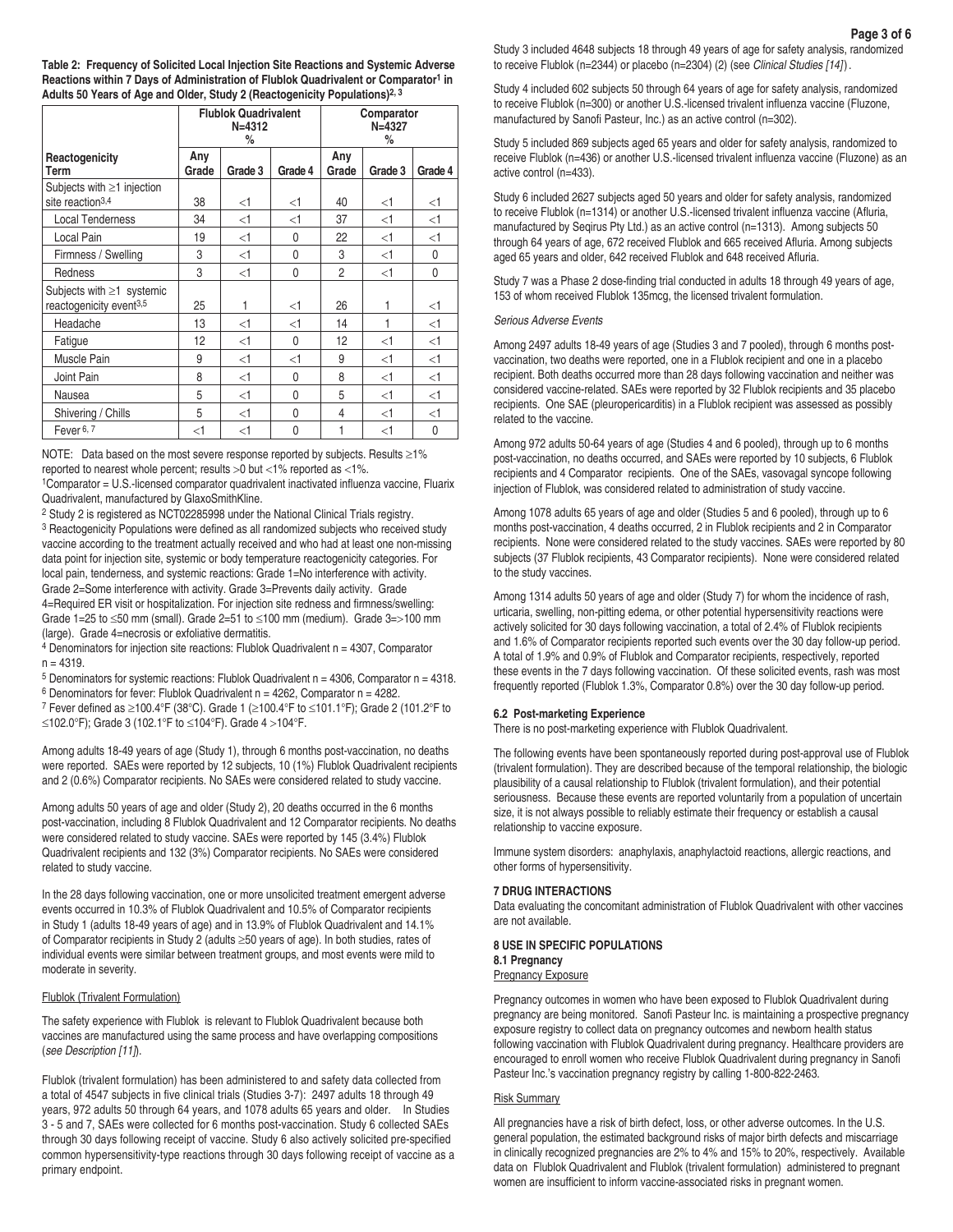There were no developmental studies of Flublok Quadrivalent formulation performed in animals. The developmental effects of Flublok (trivalent formulation) are relevant to Flublok Quadrivalent because both vaccines are manufactured using the same process and have overlapping compositions. A developmental study of Flublok (trivalent formulation) has been performed in rats administered 0.5 mL divided of Flublok (trivalent formulation) prior to mating and during gestation. This study revealed no evidence of harm to the fetus due to Flublok (trivalent formulation) (see *Data [8.1]*).

## Clinical Considerations

## *Disease-associated Maternal and/or Embryo/Fetal Risk*

Pregnant women are at increased risk of complications associated with influenza infection compared to non-pregnant women. Pregnant women with influenza may be at increased risk for adverse pregnancy outcomes, including preterm labor and delivery.

#### **Data**

#### *Animal*

In a developmental toxicity study, female rats were administered 0.5 mL divided of Flublok (trivalent formulation) by intramuscular injection twice prior to mating (35 days and 14 days prior to mating) and on gestation Day 6. No vaccine-related fetal malformations or variations and no adverse effects on pre-weaning development were observed in the study.

# **8.2 Lactation**

## Risk Summary

It is not known whether Flublok Quadrivalent is excreted in human milk. Data are not available to assess the effects of Flublok (trivalent formulation) or Flublok Quadrivalent on the breastfed infant or on milk production/excretion.

The developmental and health benefits of breastfeeding should be considered along with the mother's clinical need for Flublok Quadrivalent and any potential adverse effects on the breastfed child from Flublok Quadrivalent or from the underlying maternal condition. For preventive vaccines, the underlying condition is susceptibility to disease prevented by the vaccine.

#### **8.4 Pediatric Use**

Data from a randomized, controlled trial demonstrated that children 6 months to less than 3 years of age had diminished hemagglutinin inhibition (HI) responses to Flublok (trivalent formulation) as compared to a U.S.-licensed influenza vaccine approved for use in this population, strongly suggesting that Flublok (trivalent formulation) would not be effective in children younger than 3 years of age (6). Safety and effectiveness of Flublok Quadrivalent have not been established in children 3 years to less than 18 years of age.

### **8.5 Geriatric Use**

Data from an efficacy study (Study 2), which included 1759 subjects ≥ 65 years and 525 subjects ≥ 75 years who received Flublok Quadrivalent, are insufficient to determine whether elderly subjects respond differently from younger subjects (see *Clinical Trials Experience [6.1] and Clinical Studies [14]*).

## **11 DESCRIPTION**

Flublok Quadrivalent [Quadrivalent Influenza Vaccine] is a sterile, clear, colorless solution of recombinant hemagglutinin (HA) proteins from four influenza viruses for intramuscular injection. It contains purified HA proteins produced in a continuous insect cell line (*expres*SF+®) that is derived from Sf9 cells of the fall armyworm, *Spodoptera frugiperda* (which is related to moths, caterpillars and butterflies), and grown in serum-free medium composed of chemically-defined lipids, vitamins, amino acids, and mineral salts. Each of the four HAs is expressed in this cell line using a baculovirus vector (*Autographa californica* nuclear polyhedrosis virus), extracted from the cells with Triton X-100 and further purified by column chromatography. The purified HAs are then blended and filled into single-dose syringes.

Flublok Quadrivalent is standardized according to United States Public Health Service (USPHS) requirements. For the 2018-2019 influenza season it is formulated to contain 180 mcg HA per 0.5 mL dose, with 45 mcg HA of each of the following 4 influenza virus strains: A/Michigan/45/2015 (H1N1), A/Singapore/INFIMH-16-0019/2016 (H3N2), B/Maryland/15/2016 (a B/Colorado/6/2017-like virus), and B/Phuket/3073/2013.

A single 0.5 mL dose of Flublok Quadrivalent contains sodium chloride (4.4 mg), monobasic sodium phosphate (0.195 mcg), dibasic sodium phosphate (1.3 mg), and polysorbate 20 (Tween®20) (27.5 mcg). Each 0.5 mL dose of Flublok Quadrivalent may also contain residual amounts of baculovirus and *Spodoptera frugiperda* cell proteins (≤ 19 mcg), baculovirus and cellular DNA ( $\leq$  10 ng), and Triton X-100 ( $\leq$  100 mcg).

Flublok Quadrivalent contains no egg proteins, antibiotics, or preservatives. The singledose, pre-filled syringes contain no natural rubber latex.

# **12 CLINICAL PHARMACOLOGY**

## **12.1 Mechanism of Action**

Flublok Quadrivalent contains recombinant HA proteins of the four strains of influenza virus specified by health authorities for inclusion in the annual seasonal vaccine. These proteins function as antigens which induce a humoral immune response, measured by

hemagglutination inhibition (HI) antibody.

Antibodies against one influenza virus type or subtype confer limited or no protection against another. Furthermore, antibodies to one antigenic variant of influenza virus might not protect against a new antigenic variant of the same type or subtype. Frequent (usually annual) development of antigenic variants through antigenic drift is the virologic basis for seasonal epidemics and the reason for the usual replacement of one or more influenza virus strains in each year's influenza vaccine. Therefore, influenza vaccines are standardized to contain the hemagglutinins of influenza virus strains (i.e., typically two type A and, in quadrivalent formulations, two type B), representing the influenza viruses likely to be circulating in the U.S. in the upcoming winter.

#### **13 NONCLINICAL TOXICOLOGY**

Flublok Quadrivalent has not been evaluated for carcinogenic or mutagenic potential, or for impairment of male fertility in animals. A developmental toxicity study conducted in rats vaccinated with Flublok (trivalent formulation) revealed no evidence of impaired female fertility (see *Pregnancy [8.1]*).

#### **14 CLINICAL STUDIES**

## **14.1 Efficacy Against Laboratory-Confirmed Influenza**

The efficacy of Flublok (trivalent formulation) is relevant to Flublok Quadrivalent because both vaccines are manufactured using the same process and have overlapping compositions (see *Description [11]*).

The efficacy of Flublok (trivalent formulation) in protecting against influenza illness was evaluated in a randomized, observer-blind, placebo-controlled multicenter trial conducted in the U.S. during the 2007-2008 influenza season in adults 18-49 years of age (Study 3) (1).

Study 3 enrolled and vaccinated 4648 healthy adults (mean age 32.5 years) randomized in a 1:1 ratio to receive a single dose of Flublok (n=2344) or saline placebo (n=2304). Among enrolled subjects, 59% were female, 67% were white, 19% African-American, 2% Asian, < 1% other races, and 11% of Latino/Hispanic ethnicity. Culture-confirmed influenza was assessed by active and passive surveillance for influenza-like illness (ILI) beginning 2 weeks post-vaccination until the end of the influenza season, approximately 7 months postvaccination. ILI was defined as having at least 2 of 3 symptoms (no specified duration) in the following categories: 1) fever ≥ 100°F; 2) respiratory symptoms (cough, sore throat, or runny nose/stuffy nose); or 3) systemic symptoms (myalgias, arthralgias, headache, chills/ sweats, or tiredness/malaise). For subjects with an episode of ILI, nasal and throat swab samples were collected for viral culture.

The primary efficacy endpoint of Study 3 was Centers for Disease Control-defined influenzalike illness (CDC-ILI) with a positive culture for an influenza virus strain antigenically resembling a strain represented in Flublok. CDC-ILI is defined as fever of ≥100°F oral accompanied by cough, sore throat, or both on the same day or on consecutive days. Attack rates and vaccine efficacy (VE), defined as the reduction in the influenza rate for Flublok relative to placebo, were calculated for the total vaccinated cohort (n=4648).

The pre-defined success criterion for the primary efficacy analysis was that the lower bound of the 95% confidence interval (CI) of VE should be at least 40%. Vaccine efficacy against antigenically matched culture-confirmed CDC-ILI could not be determined reliably because 96% of the influenza isolates obtained from subjects in Study 3 were not antigenically matched to the strains represented in the vaccine. An exploratory analysis of VE of Flublok against all strains, regardless of antigenic match, isolated from any subject with an ILI, not necessarily meeting CDC- ILI criteria, demonstrated an efficacy estimate of 44.8% (95% CI 24.4, 60.0). See Table 3 for a presentation of VE by case definition and antigenic similarity.

## **Table 3: Vaccine Efficacy Against Culture-Confirmed Influenza in Healthy Adults 18-49 Years of Age, Study 3\***

| <b>Case definition</b>                                               | Flublok (trivalent)<br>$(N=2344)$ |            | <b>Saline Placebo</b><br>$(N=2304)$ |            | <b>Flublok</b><br>Vaccine | 95%<br>Confidence |
|----------------------------------------------------------------------|-----------------------------------|------------|-------------------------------------|------------|---------------------------|-------------------|
|                                                                      | Cases.                            | Rate.<br>℅ | Cases,                              | Rate,<br>% | $Efficacy1$ ,<br>%        | Interval          |
| n<br>n<br>Positive culture with a strain represented in the vaccine  |                                   |            |                                     |            |                           |                   |
| CDC-ILI, all matched strains <sup>2,3</sup>                          |                                   | 0.04       | 4                                   | 0.2        | 75.4                      | $(-148.0, 99.5)$  |
| Any ILI, all matched strains <sup>4,5</sup>                          | $\overline{c}$                    | 0.1        | 6                                   | 0.3        | 67.2                      | $(-83.2, 96.8)$   |
| Positive culture with any strain, regardless of match to the vaccine |                                   |            |                                     |            |                           |                   |
| CDC-ILI, all strains <sup>2,6</sup>                                  | 44                                | 1.9        | 78                                  | 3.4        | 44.6                      | (18.8, 62.6)      |
| Sub-Type A                                                           | 26                                | 1.1        | 56                                  | 2.4        | 54.4                      | (26.1, 72.5)      |
| Type B                                                               | 18                                | 0.8        | 23                                  | 1.0        | 23.1                      | $(-49.0, 60.9)$   |
| Any ILI, all strains <sup>4</sup>                                    | 64                                | 2.7        | 114                                 | 4.9        | 44.8                      | (24.4, 60.0)      |
| Sub-Type A                                                           | 41                                | 1.7        | 79                                  | 3.4        | 49.0                      | (24.7, 65.9)      |
| Type B                                                               | 23                                | 1.0        | 36                                  | 1.6        | 37.2                      | $(-8.9, 64.5)$    |

\*In Study 3 (NCT00539981) vaccine efficacy analyses were conducted on the Total Vaccinated Cohort (all randomized subjects who received study vaccine according to the treatment actually received and who provided data). Vaccine efficacy (VE) = 1 minus the ratio of Flublok/placebo infection rates (1).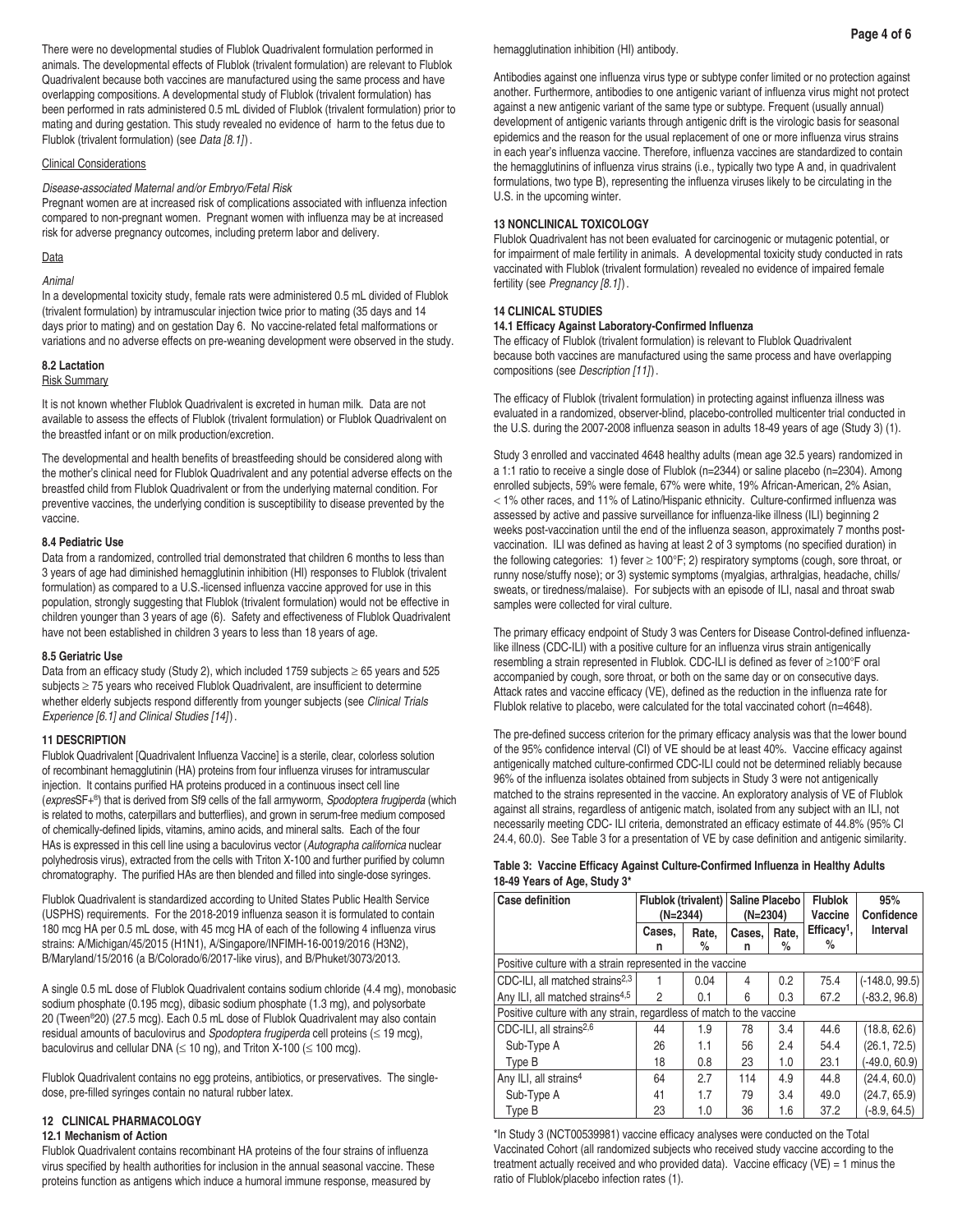**Page 5 of 6** 1 Determined under the assumption of Poisson event rates, according to Breslow and Day, manufactured by GlaxoSmithKline) in a randomized, observer-blind, active-controlled, multi-1987.

2 Meets CDC influenza-like illness (CDC-ILI) defined as fever of ≥100°F oral accompanied by cough and/or sore throat, on the same day or on consecutive days.

3 Primary endpoint of trial.

4 All culture-confirmed cases are considered, regardless of whether they qualified as CDC-ILI.

5 Secondary endpoint of trial.

6 Exploratory (prespecified) endpoint of trial.

Study 2 evaluated the efficacy of Flublok Quadrivalent in a randomized, observer-blind, active-controlled, multi-center trial conducted during the 2014-2015 influenza season in adults 50 years of age and older. A total of 8963 healthy, medically stable adults (mean age 62.5 years) were randomized in a 1:1 ratio to receive a single dose of Flublok Quadrivalent (n=4474) or a U.S.-licensed quadrivalent inactivated influenza vaccine (Comparator, Fluarix Quadrivalent, manufactured by Glaxo SmithKline) (n=4489). Among randomized subjects, 58% were female, 80% white, 18% black/African-American, 2% other races, and 5% of Hispanic/Latino ethnicity. A total of 5186 (60%) subjects were 50-64 years of age and 3486 (40%) were ≥65 years of age. Real-time polymerase chain reaction (rtPCR) -confirmed influenza was assessed by active and passive surveillance for influenza-like illness (ILI) beginning 2 weeks post-vaccination until the end of the influenza season, approximately 6 months post- vaccination. ILI was defined as having at least one symptom (no specified duration) in each of two categories of respiratory and systemic symptoms. Respiratory symptoms included sore throat, cough, sputum production, wheezing and difficulty breathing. Systemic symptoms included fever > 99°F (>37°C) oral, chills, fatigue, headache and myalgia. For subjects with an episode of ILI, a nasopharyngeal swab sample was collected for rtPCR testing and reflex viral culture of rtPCR-positive samples.

The primary efficacy endpoint of Study 2 was rtPCR-positive, protocol-defined ILI due to any strain of influenza. Attack rates and relative vaccine efficacy (rVE), defined as 1 – [Attack rate Flublok Quadrivalent/ Attack Rate Comparator], were calculated for the total efficacy population (n=8604) for the primary efficacy endpoint and for several alternative efficacy endpoints (Table 4). Antigenic and phylogenetic evaluations of the similarity ("matching") of clinical isolates to vaccine antigens were not performed. CDC epidemiological data for the 2014-2015 influenza season indicated that Influenza A (H3N2) viruses predominated and that most influenza A/H3N2 viruses were antigenically dissimilar while A/H1N1 and B viruses were antigenically similar to vaccine antigens.

**Table 4: Relative Vaccine Efficacy (rVE) of Flublok Quadrivalent versus Comparator against Laboratory-Confirmed Influenza, Regardless of Antigenic Similarity to Vaccine Antigens, Adults 50 Years of Age and Older, Study 2 (Efficacy Population)1,2**

|                                               | <b>Flublok</b><br>Quadrivalent<br>$(N=4303)$ |                                  | Comparator<br>$(N=4301)$ |                                     |           | rVE $%$      |
|-----------------------------------------------|----------------------------------------------|----------------------------------|--------------------------|-------------------------------------|-----------|--------------|
|                                               | n                                            | <b>Attack</b><br>Rate<br>% (n/N) | n                        | <b>Attack</b><br>Rate<br>%<br>(n/N) | <b>RR</b> | (95% CI)     |
| All rtPCR-positive Influenza <sup>3</sup>     | 96                                           | 2.2                              | 138                      | 3.2                                 | 0.70      | 30(10, 47)   |
| All rtPCR-positive Influenza A <sup>4</sup>   | 73                                           | 1.7                              | 114                      | 2.7                                 | 0.64      | 36 (14, 53)  |
| All rtPCR-positive Influenza B <sup>4</sup>   | 23                                           | 0.5                              | 24                       | 0.6                                 | 0.96      | $4(-72, 46)$ |
| All Culture-confirmed Protocol-defined ILI4,5 | 58                                           | 1.3                              | 101                      | 2.3                                 | 0.57      | 43 (21, 59)  |

Abbreviations: rtPCR=reverse transcriptase polymerase chain reaction; Comparator=U.S.licensed quadrivalent inactivated influenza vaccine, Fluarix Quadrivalent, manufactured by GlaxoSmithKline; n=number of influenza cases; N=number of subjects in treatment group; RR=relative risk (Attack Rate Flublok/Attack Rate IIV4); rVE = [(1-RR) x 100]. 1Study 2 is registered as NCT02285998.

2Efficacy Population included all randomized subjects who received study vaccine and provided any follow-up documentation for influenza-like illness beginning at least 14 days postvaccination. Excluded subjects with protocol deviations that could adversely affect efficacy.

3Primary Analysis. All cases of rtPCR-confirmed influenza are included. Antigenic characterization and genetic sequencing to determine similarity of isolates to vaccine antigens were not performed. CDC surveillance data indicated that the majority of influenza A/H3N2 wild type viruses were antigenically distinct whereas influenza A/H1N1 and type B viruses were antigenically similar to vaccine antigens during the 2014-2015 season. Study 2 met the pre-specified success criterion for the primary endpoint (lower limit of the 2-sided 95% CI of vaccine efficacy for Flublok Quadrivalent relative to Comparator should be not less than - 20%).

4*Post hoc* analyses. All cases of influenza A were A/H3N2. Cases of influenza B were not distinguished by lineage.

5Culture of rtPCR-positive samples was performed in MDCK cells.

## **14.2 Immunogenicity of Flublok Quadrivalent**

Study 1 evaluated the immunogenicity of Flublok Quadrivalent as compared to a U.S. licensed quadrivalent inactivated influenza vaccine (Comparator) (Fluarix Quadrivalent,

manufactured by GlaxoSmithKline) in a randomized, observer-blind, active-controlled, multicenter trial conducted during the 2014-2015 influenza season in healthy adults 18-49 years of age. A total of 1350 subjects were enrolled, randomized 3:1, and vaccinated with Flublok Quadrivalent (998 subjects) or Comparator (332 subjects). Subjects were predominantly female (65%), white (60%), black/African American (37%), and of non-Hispanic/Latino ethnicity (84%), with a mean age of 33.5 years. Of the total vaccinated population, 1292 subjects (969 Flublok Quadrivalent and 323 IIV4 recipients, respectively) were evaluable for immune responses (Immunogenicity Population).

Post-vaccination immunogenicity was evaluated on sera obtained 28 days after administration of a single dose of study vaccine. Hemagglutination inhibition (HI) geometric mean titers (GMTs) were determined for the two vaccine groups for each vaccine antigen. Immunogenicity was compared by calculating the difference in seroconversion rates (SCR) and the ratios of GMTs of Comparator to Flublok Quadrivalent. Seroconversion was defined as either a pre-vaccination HI titer of <1:10 and a postvaccination HI titer of ≥1:40, or a prevaccination HI titer of ≥1:10 and a minimum 4-fold rise in postvaccination HI titer, at Day 28.

Study 1 had eight co-primary endpoints: Day 28 HI seroconversion rates and GMTs for each of the four antigens contained in the study vaccines. GMTs were compared based on the upper bound of the two-sided 95% CI of the GMT ratio of Comparator to Flublok Quadrivalent. Success in meeting this endpoint was pre-defined as an upper bound (UB) of the two-sided 95% CI of  $GMT_{Comparator}$  /  $GMT_{Flubbck\ Quadroulli} \leq 1.5$  (7). Flublok Quadrivalent met the success criterion for GMTs for three of the four antigens but not for the B/Victoria lineage antigen (Table 5).

# **Table 5: Comparison of Day 28 Post-Vaccination Geometric Mean Titers (GMT) for Flublok Quadrivalent and Comparator in Adults 18-49 Years of Age, Study 1 (Immunogenicity Population) 1,2,3,4**

| Antigen           | Post-vaccination<br><b>GMT</b><br><b>Flublok</b><br>Quadrivalent<br>$N = 969$ | Post-vaccination<br><b>GMT</b><br>Comparator<br>$N = 323$ | <b>GMT Ratio</b><br>Comparator/<br><b>Flublok</b><br>Quadrivalent<br>[95% CI] |
|-------------------|-------------------------------------------------------------------------------|-----------------------------------------------------------|-------------------------------------------------------------------------------|
| A/H1N1            | 493                                                                           | 397                                                       | 0.81<br>(0.71, 0.92)                                                          |
| A/H3N2            | 748                                                                           | 377                                                       | 0.50<br>(0.44, 0.57)                                                          |
| B/Yamagata        | 156                                                                           | 134                                                       | 0.86<br>(0.74, 0.99)                                                          |
| <b>B/Victoria</b> | 43                                                                            | 64                                                        | 1.49<br>(1.29, 1.71)                                                          |

Abbreviations: CI, confidence interval; GMT, geometric mean titer. 1 Study 1 is registered as NCT02290509.

2 The Immunogenicity Population included all randomized subjects who received a dose of study vaccine, provided serum samples for Day 0 and Day 28 within specified windows, and had no major protocol deviations that might adversely affect the immune response. The pre-defined success criterion for the GMT ratio of Comparator to Flublok Quadrivalent was that the upper bound of the 2-sided 95% CI of the GMT ratio, GMT  $_{\text{Comparator}}$  / GMT  $_{\text{Fubble}}$ Quadrivalent at 28 days post-vaccination, must not exceed 1.5 (7).<br><sup>3</sup> HI titers were assayed using egg-derived antigens.

4 Comparator: U.S.-licensed quadrivalent inactivated influenza vaccine, Fluarix Quadrivalent, manufactured by GlaxoSmithKline.

Success in meeting the seroconversion rate (SCR) endpoint was pre-defined as an upper bound (UB) of the two-sided 95% CI of SCR  $_{\text{Comparator}}$  – SCR  $_{\text{Fubble Quadrivalent}}$  ≤10%. Flublok Quadrivalent met the success criterion for SCRs for three of the four antigens but not for the B/Victoria lineage antigen (Table 6). Sub-population analyses of immunogenicity did not reveal significant differences between genders. Sub-analyses according to race and ethnicity were not informative because the sizes of the subsets were insufficient to reach meaningful conclusions. The HI response to the B/Victoria lineage antigen was low in both vaccine groups.

|  | Table 6: Comparison of Day 28 Seroconversion Rates for Flublok Quadrivalent and      |  |  |
|--|--------------------------------------------------------------------------------------|--|--|
|  | Comparator in Adults 18-49 Years of Age, Study 1 (Immunogenicity Population) 1,2,3,4 |  |  |

| Antigen           | SCR (%, 95% CI)   | SCR (%, 95% CI)   | SCR Difference (%)       |
|-------------------|-------------------|-------------------|--------------------------|
|                   | <b>Flublok</b>    | Comparator        | Comparator -             |
|                   | Quadrivalent      | $N = 323$         | <b>Flublok</b>           |
|                   | $N = 969$         |                   | Quadrivalent             |
|                   |                   |                   | [95% CI]                 |
| A/H1N1            | 66.7 (63.6, 69.6) | 63.5 (58.0, 68.7) | $-3.2$ $(-9.2, 2.8)$     |
| A/H3N2            | 72.1 (69.2, 74.9) | 57.0 (51.4, 62.4) | $-15.2$ $(-21.3, -9.1)$  |
| B/Yamagata        | 59.6 (56.5, 62.8) | 60.4 (54.8, 65.7) | $0.7$ ( $-5.4$ , $6.9$ ) |
| <b>B/Victoria</b> | 40.6 (37.4, 43.7) | 58.2 (52.6, 63.6) | 17.6 (11.4, 23.9)        |

Abbreviations: CI, confidence interval; SCR, seroconversion rate